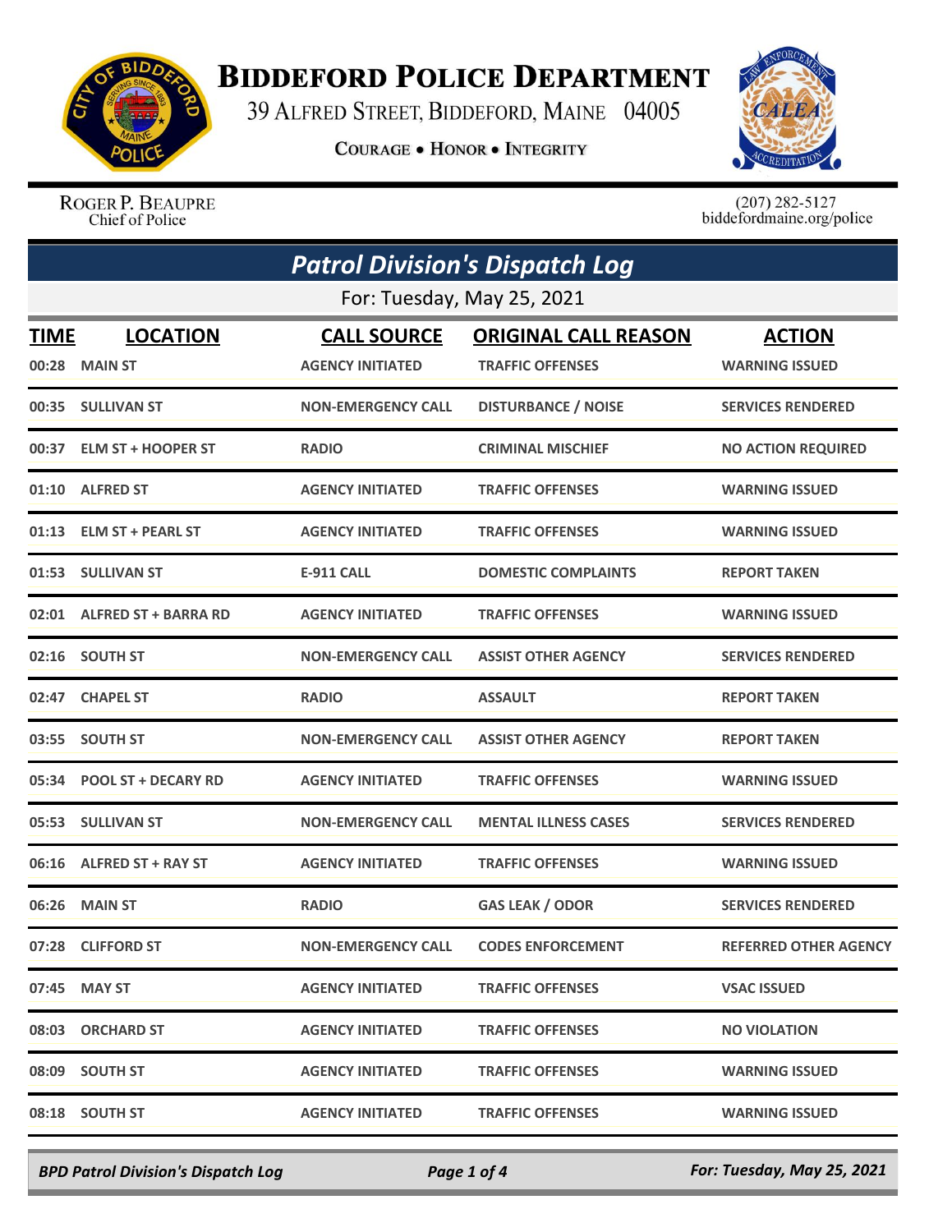| <b>TIME</b> | <b>LOCATION</b>                        | <b>CALL SOURCE</b>                                                                                         | <b>ORIGINAL CALL REASON</b>                                      | <b>ACTION</b>                |
|-------------|----------------------------------------|------------------------------------------------------------------------------------------------------------|------------------------------------------------------------------|------------------------------|
| 08:25       | <b>CATHEDRAL OAKS DR</b>               | <b>AGENCY INITIATED</b>                                                                                    | <b>TRAFFIC OFFENSES</b>                                          | <b>VSAC ISSUED</b>           |
|             | 08:38 SACO FALLS WAY                   | <b>NON-EMERGENCY CALL</b>                                                                                  | <b>HARASSMENT</b>                                                | <b>CIVIL COMPLAINT</b>       |
|             | 09:02 SULLIVAN ST                      | <b>WALK-IN AT STATION</b>                                                                                  | <b>HARASSMENT</b>                                                | <b>SERVICES RENDERED</b>     |
|             | 09:11 MAY ST                           | <b>AGENCY INITIATED</b>                                                                                    | <b>TRAFFIC OFFENSES</b>                                          | <b>WARNING ISSUED</b>        |
| 09:15       | <b>PROSPECT ST</b>                     | <b>WALK-IN AT STATION</b>                                                                                  | <b>THEFT</b>                                                     | <b>REPORT TAKEN</b>          |
| 09:16       | <b>BACON ST</b>                        | <b>AGENCY INITIATED</b>                                                                                    | <b>TRAFFIC OFFENSES</b>                                          | <b>SUMMONS ISSUED</b>        |
|             | CHARGE: VIOLATING CONDITION OF RELEASE | CHARGE: OPERATE WHILE LICENSE SUSPENDED OR REVOKED, PRIOR<br>CHARGE: OPERATING WITH SUSPENDED REGISTRATION | OFFENDER: TINA GRACE HARMON  AGE: 45  RESIDENT OF: BIDDEFORD, ME |                              |
|             | 09:21 MAY ST                           | <b>AGENCY INITIATED</b>                                                                                    | <b>TRAFFIC OFFENSES</b>                                          | <b>VSAC ISSUED</b>           |
|             | 09:34 MARINER WAY                      | <b>NON-EMERGENCY CALL</b>                                                                                  | <b>ARTICLES LOST/FOUND</b>                                       | <b>SERVICES RENDERED</b>     |
|             | 09:47 PIKE ST                          | <b>WALK-IN AT STATION</b>                                                                                  | <b>SUSPICION</b>                                                 | <b>SERVICES RENDERED</b>     |
| 09:52       | <b>PROSPECT ST</b>                     | <b>NON-EMERGENCY CALL</b>                                                                                  | <b>CIVIL COMPLAINT</b>                                           | <b>CIVIL COMPLAINT</b>       |
| 10:12       | <b>ROUND HILL ST</b>                   | <b>NON-EMERGENCY CALL</b>                                                                                  | <b>CRIM THREAT / TERRORIZING</b>                                 | <b>REPORT TAKEN</b>          |
|             | 10:15 POMERLEAU ST                     | <b>NON-EMERGENCY CALL</b>                                                                                  | <b>SUSPICION</b>                                                 | <b>SERVICES RENDERED</b>     |
|             | 10:20 ELM ST                           | <b>E-911 CALL</b>                                                                                          | 911 MISUSE                                                       | <b>NO ACTION REQUIRED</b>    |
|             | 10:59 ELM ST                           | <b>WALK-IN AT STATION</b>                                                                                  | <b>THEFT</b>                                                     | <b>REFERRED OTHER AGENCY</b> |
|             | 11:39 MORIN ST                         | <b>E-911 CALL</b>                                                                                          | 911 MISUSE                                                       | <b>DISPATCH HANDLED</b>      |
|             | 11:47 ELM ST                           | <b>AGENCY INITIATED</b>                                                                                    | <b>PRO-ACTIVE DV RESPONSE TEAM</b>                               | <b>NO VIOLATION</b>          |
|             | 12:18 MAY ST                           | <b>E-911 CALL</b>                                                                                          | <b>ATTEMPTED/THREATENED SUICIDE</b>                              | <b>REPORT TAKEN</b>          |
|             | 12:29 MARINER WAY                      | <b>E-911 CALL</b>                                                                                          | 911 MISUSE                                                       | <b>DISPATCH HANDLED</b>      |
|             | 12:34 BACON ST                         | <b>NON-EMERGENCY CALL</b>                                                                                  | <b>SUSPICION</b>                                                 | <b>REPORT TAKEN</b>          |
|             | 12:35 GRAHAM ST                        | <b>NON-EMERGENCY CALL</b>                                                                                  | <b>HARASSMENT</b>                                                | <b>UNFOUNDED</b>             |
|             | 12:51 CRESCENT ST                      | <b>E-911 CALL</b>                                                                                          | 911 MISUSE                                                       | <b>NO ACTION REQUIRED</b>    |
|             | 15:02 LESSARD AVE                      | <b>AGENCY INITIATED</b>                                                                                    | <b>SEX OFFENDER COMPLIANCE CHK</b>                               | <b>NO VIOLATION</b>          |
|             | 15:09 MAIN ST + FOSS ST                | <b>AGENCY INITIATED</b>                                                                                    | <b>TRAFFIC OFFENSES</b>                                          | <b>WARNING ISSUED</b>        |
|             | 15:10 AMHERST ST                       | <b>AGENCY INITIATED</b>                                                                                    | <b>SEX OFFENDER COMPLIANCE CHK</b>                               | <b>NEGATIVE CONTACT</b>      |
|             |                                        |                                                                                                            |                                                                  |                              |

*BPD Patrol Division's Dispatch Log Page 2 of 4 For: Tuesday, May 25, 2021*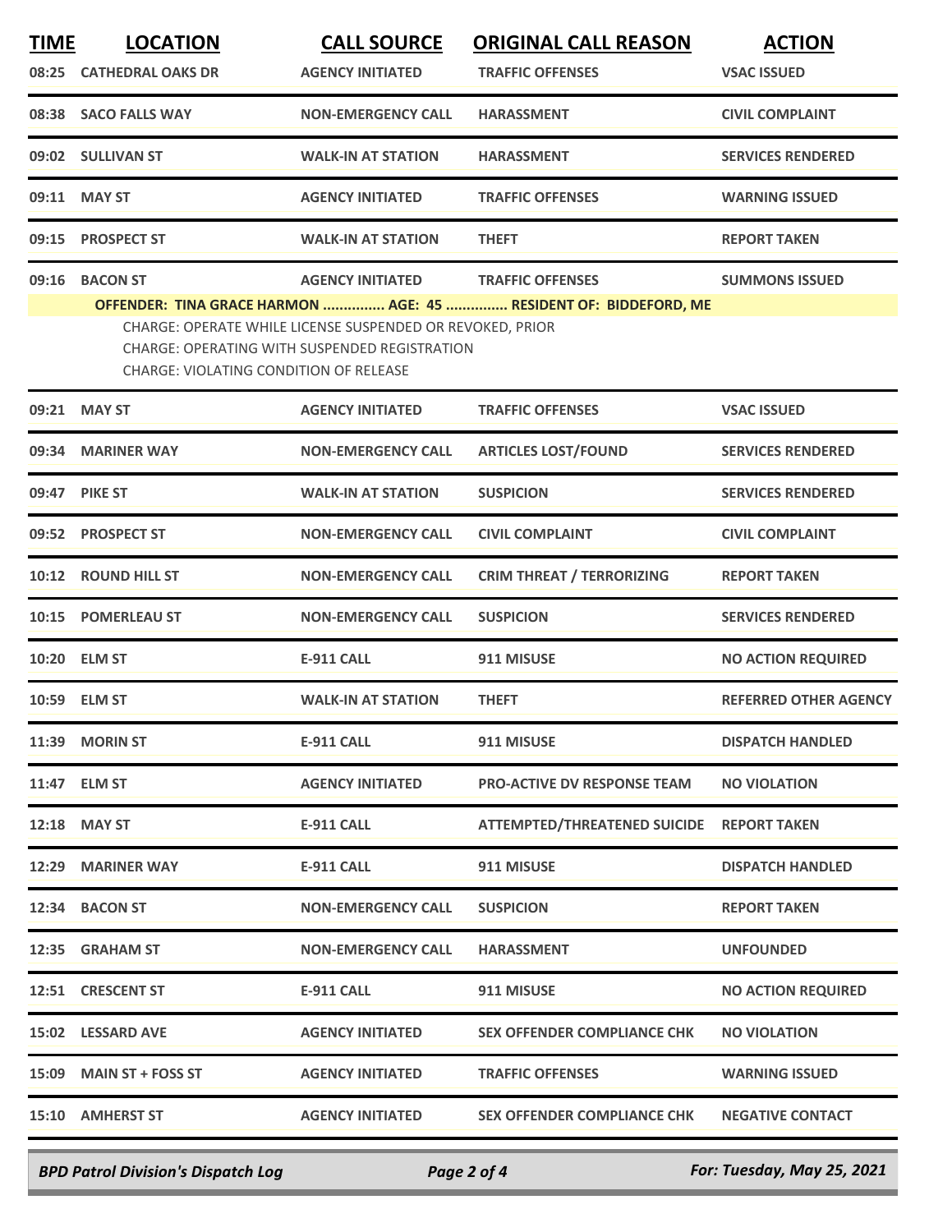| <b>TIME</b> | <b>LOCATION</b><br>15:11 HILLSIDE AVE | <b>CALL SOURCE</b><br><b>NON-EMERGENCY CALL</b> | <b>ORIGINAL CALL REASON</b><br><b>PARKING COMPLAINT</b> | <b>ACTION</b><br><b>SERVICES RENDERED</b> |
|-------------|---------------------------------------|-------------------------------------------------|---------------------------------------------------------|-------------------------------------------|
|             | 15:19    FOSS ST                      | <b>AGENCY INITIATED</b>                         | <b>SEX OFFENDER COMPLIANCE CHK</b>                      | <b>NO VIOLATION</b>                       |
|             | 15:34 POOL ST                         | <b>AGENCY INITIATED</b>                         | <b>SEX OFFENDER COMPLIANCE CHK</b>                      | <b>NEGATIVE CONTACT</b>                   |
| 15:34       | <b>HARVEY ST</b>                      | <b>NON-EMERGENCY CALL</b>                       | <b>FRAUD / SCAM</b>                                     | <b>REPORT TAKEN</b>                       |
|             | 15:39 MARINER WAY                     | <b>E-911 CALL</b>                               | <b>SUSPICION</b>                                        | <b>SERVICES RENDERED</b>                  |
| 15:47       | <b>GRAHAM ST</b>                      | <b>AGENCY INITIATED</b>                         | <b>PAPERWORK</b>                                        | <b>SERVICES RENDERED</b>                  |
|             | <b>16:04 WENTWORTH ST</b>             | <b>NON-EMERGENCY CALL</b>                       | <b>PARKING COMPLAINT</b>                                | <b>VEHICLE TOWED</b>                      |
| 16:22       | <b>KING ST</b>                        | <b>AGENCY INITIATED</b>                         | <b>ROAD HAZARD</b>                                      | <b>SERVICES RENDERED</b>                  |
|             | 16:45 MERRILL ST                      | <b>E-911 CALL</b>                               | ATTEMPTED/THREATENED SUICIDE REPORT TAKEN               |                                           |
|             | 17:00 WEST ST + GUINEA RD             | <b>AGENCY INITIATED</b>                         | <b>DISABLED VEHICLE</b>                                 | <b>SERVICES RENDERED</b>                  |
|             | 17:13 ALFRED ST                       | <b>WALK-IN AT STATION</b>                       | <b>CIVIL COMPLAINT</b>                                  | <b>SERVICES RENDERED</b>                  |
| 17:22       | <b>MASON ST</b>                       | <b>NON-EMERGENCY CALL</b>                       | <b>DOMESTIC COMPLAINTS</b>                              | <b>REPORT TAKEN</b>                       |
| 17:37       | <b>TIMBER POINT RD</b>                | <b>E-911 CALL</b>                               | <b>WATER EMERGENCY   OCEAN</b>                          | <b>SERVICES RENDERED</b>                  |
| 18:40       | <b>GRANITE ST</b>                     | <b>NON-EMERGENCY CALL</b>                       | <b>SUSPICION</b>                                        | <b>GONE ON ARRIVAL</b>                    |
|             | 19:07 ELM ST                          | <b>AGENCY INITIATED</b>                         | <b>TRAFFIC OFFENSES</b>                                 | <b>WARNING ISSUED</b>                     |
|             | 19:16 ELM ST + TRAVERS ST             | <b>AGENCY INITIATED</b>                         | <b>TRAFFIC OFFENSES</b>                                 | <b>WARNING ISSUED</b>                     |
|             | 19:18 WENTWORTH ST                    | <b>NON-EMERGENCY CALL</b>                       | <b>VIOL OF BAIL CONDITIONS</b>                          | <b>REPORT TAKEN</b>                       |
|             | 19:32 ALFRED ST + LETELLIER LN        | <b>AGENCY INITIATED</b>                         | <b>TRAFFIC OFFENSES</b>                                 | <b>VSAC ISSUED</b>                        |
|             | 19:38 MT VERNON ST                    | <b>NON-EMERGENCY CALL</b>                       | <b>CIVIL COMPLAINT</b>                                  | <b>REPORT TAKEN</b>                       |
|             | 19:40 HUBERT ST + HILL ST             | <b>AGENCY INITIATED</b>                         | <b>TRAFFIC OFFENSES</b>                                 | <b>WARNING ISSUED</b>                     |
|             | 20:01 ALFRED ST + PRECOURT ST         | <b>AGENCY INITIATED</b>                         | <b>TRAFFIC OFFENSES</b>                                 | <b>WARNING ISSUED</b>                     |
|             | 20:37 ALFRED ST                       | <b>AGENCY INITIATED</b>                         | <b>ESCORTS / RELAYS</b>                                 | <b>SERVICES RENDERED</b>                  |
|             | 20:39 CUTTS ST                        | <b>NON-EMERGENCY CALL</b>                       | <b>JUVENILE OFFENSES</b>                                | <b>SERVICES RENDERED</b>                  |
|             | 20:40 MT VERNON ST                    | <b>NON-EMERGENCY CALL</b>                       | <b>CIVIL COMPLAINT</b>                                  | <b>SERVICES RENDERED</b>                  |
|             | 21:04 WENTWORTH ST                    | <b>E-911 CALL</b>                               | <b>DISTURBANCE / NOISE</b>                              | <b>SERVICES RENDERED</b>                  |
|             | 21:16 WENTWORTH ST                    | <b>NON-EMERGENCY CALL</b>                       | <b>DISTURBANCE / NOISE</b>                              | <b>NO ACTION REQUIRED</b>                 |
|             |                                       |                                                 |                                                         |                                           |

*BPD Patrol Division's Dispatch Log Page 3 of 4 For: Tuesday, May 25, 2021*